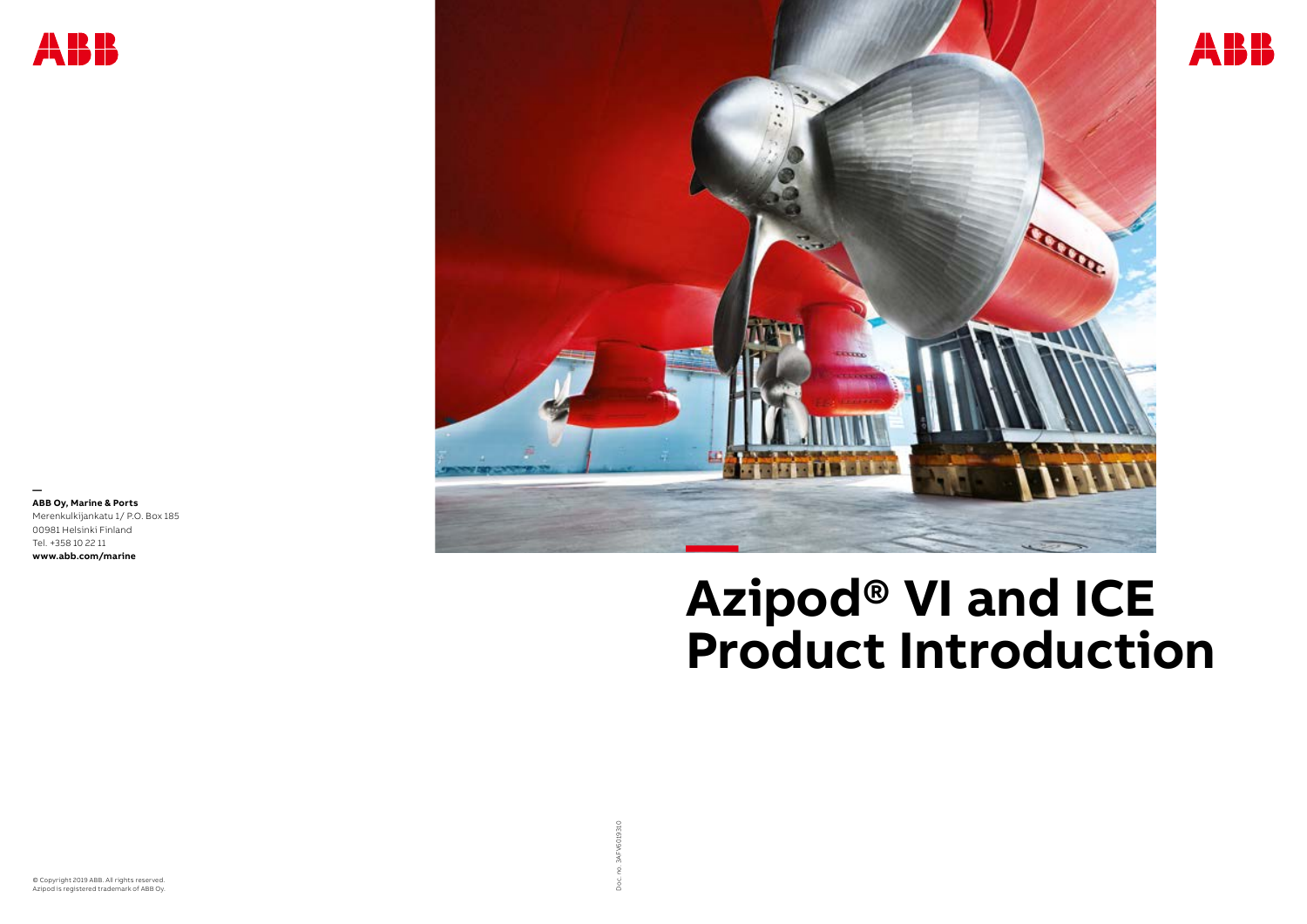## **Preface**

This Product Introduction provides Azipod propulsion system data and information for initial project planning of an icebreaking or ice-going ship with an Azipod propulsion solution. Our design and sales persons are available to give more detailed guidance on our products, the Azipod system design and the installation of system components. Please contact ABB in the early phase of the ship design process for expert advice and help in selecting and dimensioning system components.

Our products are constantly upgraded and developed for the needs of our customers and the market. Our goal is to have the most reliable and top-performing products in the market, and to ensure the best possible total life cycle cost for the ship owner during the ship's lifetime. Therefore, we reserve the right to make changes to any data and information herein as required, without notice.

All information in this publication is offered for the purposes of guidance only. Project-specific designs shall be agreed separately and therefore any information given in this publication is not intended for use as part of agreement or contract.

> 0157.1. Azipod system 2. Azipod room requirements

Important information regarding the products and services of ABB Marine & Ports are also available on our web site. Please visit the relevant web pages for guidance on Azipod model size selection and drawings showing main dimensions.

Helsinki, 2019

**—** 

## **Table of contents**

| 004<br>005                                             | <br>1.1<br>$1.\overline{2}$                                  |
|--------------------------------------------------------|--------------------------------------------------------------|
| $006 - 007$                                            | 2. .                                                         |
| $008 - 010$<br>008<br>008<br>009<br>$009 - 010$<br>010 | 3.<br>3.1<br>$3.\tilde{c}$<br>$3.\overline{3}$<br>3.4<br>3.5 |
| $011 - 012$<br>011<br>011<br>011<br>011<br>012         | 4.<br>4.1<br>4.2<br>4.3<br>4.4<br>4.5                        |
| 013                                                    | 5.                                                           |
| 014                                                    | 6.                                                           |
|                                                        |                                                              |
| 015<br>015<br>015                                      | $\overline{7}$ .<br>7.1<br>7.2                               |
| $016 - 017$<br>016<br>016<br>016                       | 8.<br>8.1<br>$8.\tilde{c}$<br>$8.\overline{3}$               |
| 018                                                    | 9.                                                           |
| 019                                                    | 10                                                           |
| 020                                                    | 11                                                           |
| 021                                                    | 12                                                           |
| 021                                                    | 13                                                           |

#### **004**–005 **1. General**

. Azipod propulsion and steering d. Electric propulsion and power plant

#### **006**–007 **2. Azipod system design principles for icebreaking vessel**

#### **008**–010 **3. Azipod VI**

- **.** Steering Module
- 2. Azipod VI propulsion system scope of supply
- 3. Cooling arrangement for the propulsion motor
- 4. Shaft line arrangement
- 5. Drainage functionalities

#### **011**–012 **4. Azipod ICE**

- l. General
- 2. Azipod ICE propulsion system scope of supply
- 3. Cooling arrangement for the propulsion motor
- 4. Shaft line arrangement
- 5. Drainage functionalities

#### **013 5. Hydraulic steering gear for Azipod VI and ICE**

#### **014 6. Dimensions and weights**

#### **015 7. Ambient reference conditions**

#### **016**–017 **8. Ship system interface**

- 0168.1. Ship automation interface
- 2. Ship auxiliary power supply interface
- 0168.3. Remote diagnostic system

#### **018 9. Azipod remote control system**

**019 10. Marine Pilot Control**

#### **020 11. Azipod unit location on the ship's hull**

**021 12. Propeller**

#### **Example of Azipod propulsion with the power plant**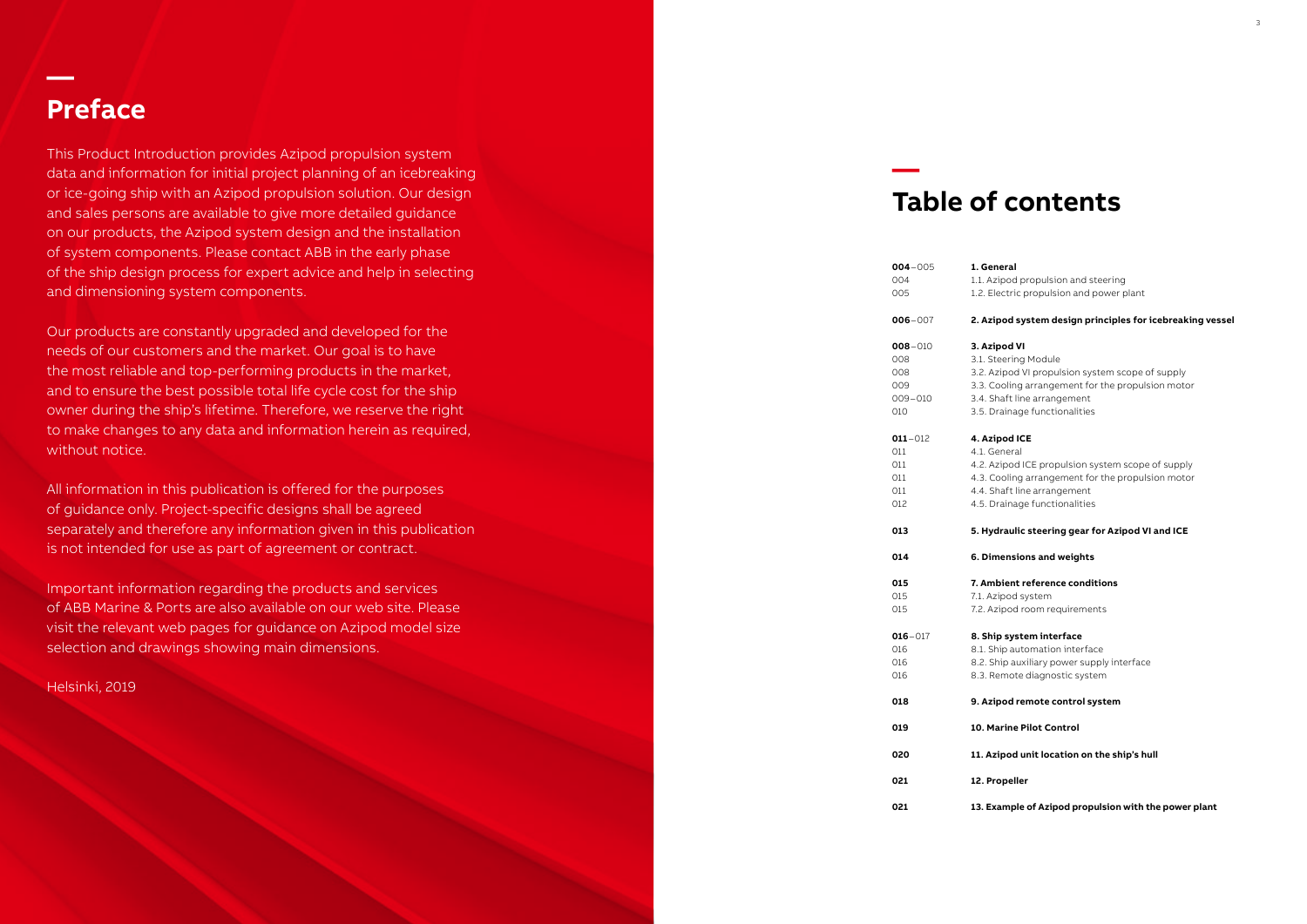# **11 The first All The first All Ship was definitely here**<br> **11 The first All Ship was definitely here**<br>
199.8% avails in the case<br>
2018 the f<br>
160+ ves<br>
Azipod<br>
160+ ves<br>
25+ yeal<br>
propuls **General**

**—**

The first Azipod® installation made onboard a ship was commissioned in 1990. By May 2018, the milestone of 15 million cumulative operating machinery hours was reached, with a remarkable 99.8% availability achieved.

In the case of ice-going vessels, by the end of 2018 the following milestones had been reached:

- 60+ vessels with heavy ice class equipped with Azipod propulsion
- 25+ years icebreaking experience with Azipod propulsion
- 140+ Heavy ice class Azipod propulsion units sold
- 0 incidents for Azipod propulsion caused by ice

#### **1.1 Azipod propulsion and steering**

The Azipod system is a podded electric main propulsion and steering device that uses a fixedpitch propeller fed through a variable-frequency drive to control the speed and direction of the propulsion motors. The Azipod VI and ICE series main propulsion and steering systems are Azipod products that are designed for ice-going and icebreaking ships.

Azipod VI uses synchronous electric motor technology. Azipod ICE, meanwhile, uses permanent magnet electric motor technology for lower power ranges, which makes a simpler system layout possible and requires fewer auxiliary units.

For each project, the propeller is tailor made by ABB to fulfill the needs of the ship yard and ship designer.

#### **1.2. Electric propulsion and power plant**

In order to drive the Azipod propulsion system, the ship needs an electric power plant (not specifically discussed in this document). Alternator sets supply power to the 50 or 60 Hz electric switchboards installed for distribution to all consumers onboard, including Azipod propulsion.

Azipod propulsion is designed for the preferential use of the (directly driven) pulling propeller when driving in the Ahead direction. The Azipod VI and ICE family of products are azimuthing (steering around its vertical axis) freely by 360°. Azipod VI is available generally for power ratings from 6 MW to 17 MW, depending on the ship size and ship characteristics. Azipod ICE propulsion is designed for smaller power range from 2 MW to 6 MW.

The full ship system consists of the Azipod Propulsion Units themselves and an "ACS" series marine propulsion power drive for each Azipod unit. A remote control system and power plant (generators, switchboards) are also usually included in the scope of the ABB delivery, plus propulsion supply transformers (if needed).

The Azipod Propulsion Module and the associated Steering Module structures are made of fabricated steel. The submerged Propulsion Module incorporates a three-phase electric propulsion motor in a dry environment, directly driving a fixed-pitch propeller.

— Figure 1-4 Typical ABB Azipod system delivery



Generally, ABB aims to deliver the power plant as well as the Azipod system. Our mechanical interface to the engine maker is largely standard, although this is dependent on the delivery of engines or, for example, gas turbines from contractors.

During the whole project, the basic tool used for power plant design is the so-called single-line diagram. This clear visual representation allows the actual onboard configuration to be discussed efficiently, even at the early stages of work.



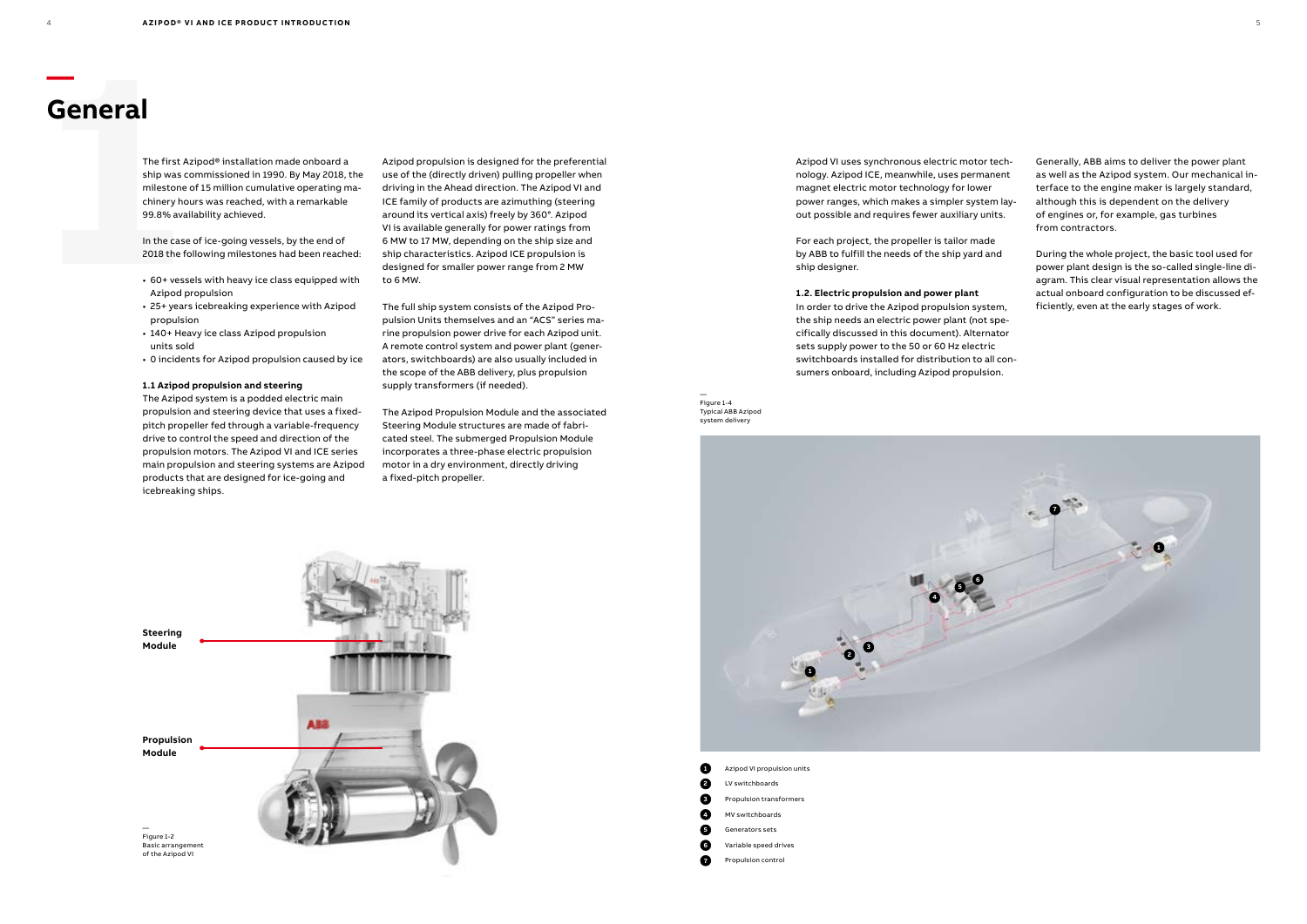

## **Azipod syst**<br>
for icebreal<br>
The benefit of ships is the t<br>
The benefit of ships is the t<br>
able frequen<br>
maximum to<br>
even when the absence of a<br>
power plant<br>
propeller pre **Azipod system design principles for icebreaking vessel**

The benefit of electric propulsion in icebreaking ships is the torque performance of an electric motor. An electric motor and the associated vari able frequency drive can be designed to provide maximum torque at low propeller speeds, and even when the propeller is stopped. Clearly, the absence of a mechanical connection between the power plant and the electric motor driving the propeller prevents mechanical losses in the ice breaker propulsion system.

The propulsion motors used in the Azipod VI and ICE series are capable of delivering 100% propel ler power in the bollard pull condition. Usually in an icebreaking ship the Azipod unit motor is also dimensioned for the cyclic over-torque capacity. The figure below presents a typical Azipod unit motor torque - RPM characteristic curve.

The ultimate performance for the Azipod system is usually expressed as a relationship between the propeller power and the available thrust in the bollard pull condition (full Azipod system power, 0 kn ship speed). Azipod unit bollard pull capacity in relation to Azipod unit power is presented in the figure 2-2.

Propeller thrust values are evaluated for a specific project by using model test data and selected propeller design data. Therefore, the curve in the

figure 2-2 shows the estimated Azipod Unit bol lard pull thrust achievable in relation to power where a non-ducted propeller is used.

> — Figure 2-3 Azipod VI **Propulsion Unit**

The benefits of electric propulsion are known to include:

- Appropriate torque characteristics
- Dynamic response
- Redundancy
- Ship dynamic positioning capability

In addition, the Azipod VI and ICE design offers the following benefits:

- Enhanced maneuverability in heavy ice condi tions – 360° steering provides full torque and thrust in any direction, full torque also available in reverse RPM
- Robust mechanical design single short shaft and absence of bevel gears means that the torque capacity of the electric motor can be fully utilized without mechanical limitations
- Strength and stiffness the Azipod module hull with a framed structure withstands high impact loads during ice interaction. The stiff shaft line reduces the risk for resonance during ice milling
- Freedom in ship design Azipod units provide great design flexibility and space-saving possi bilities in the aft ship
- Better operational efficiency in icebreaking and open water – better ship total life cycle cost

—

Figure 2-2 Azipod VI / ICE power – bollard pull thrust curve



**Azipod Unit power [MW]**

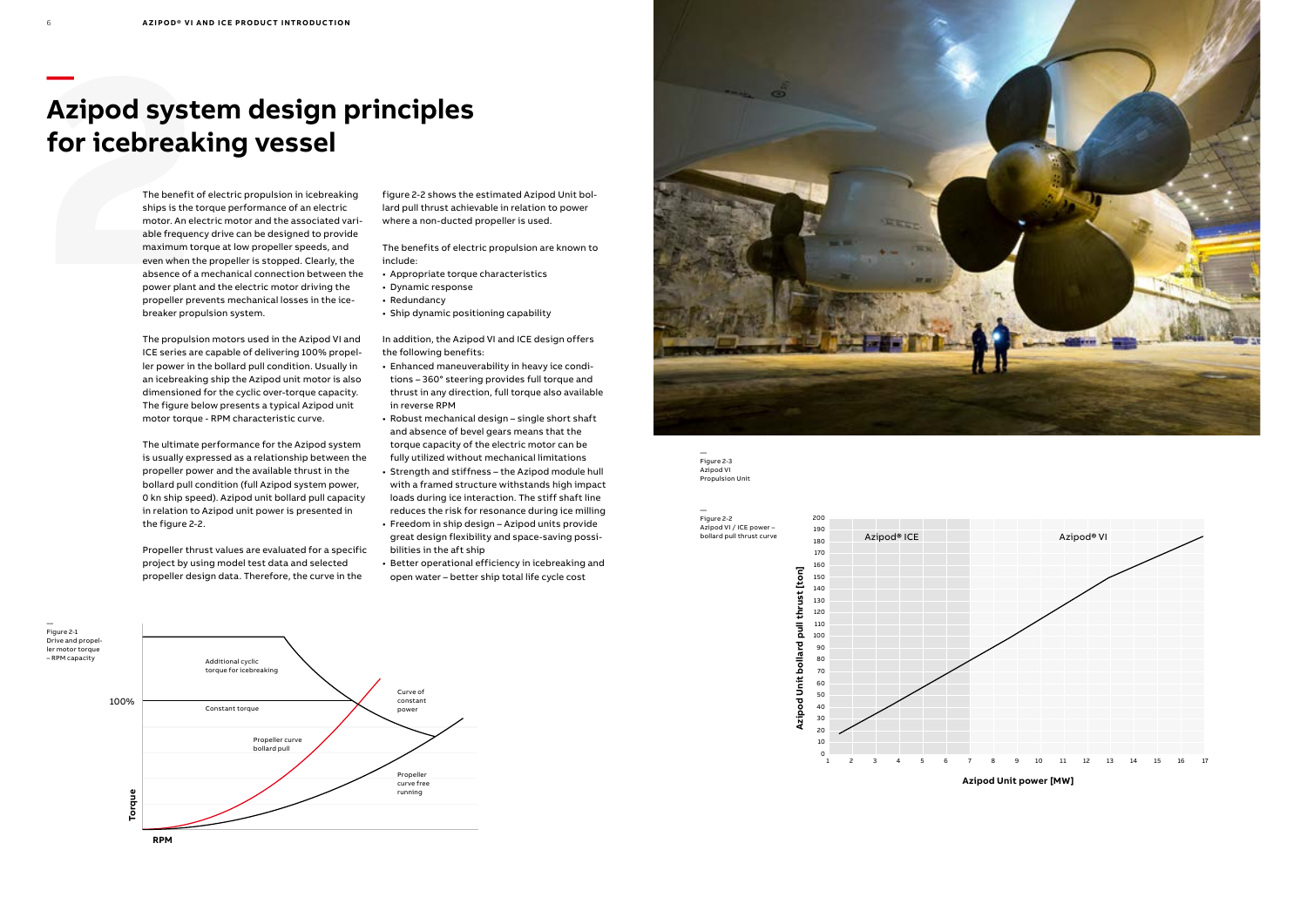

**1** Machinery block

**2** Connection block

(ABB scope)

**3** Mounting flange

(ABB scope)

**4** Mounting structure (shipyard scope)

(shipyard scope)

**Azipod VI**<br>
3.1. Steering<br>
The Azipod I<br>
mected to the flange delive<br>
machined pa<br>
member. The Connection<br>
The Azipod I<br>
the ship's hu sion Module<br>
the Steering The Azipod I4000 Steering Module is bolt-connected to the Mounting Flange. The mounting flange delivered by the shipyard is welded to the machined part of the ship's hull as a structural member. The Propulsion Module is bolted to the Connection Block of the Steering Module.

**—**

## **Azipod VI**

#### **3.1. Steering Module**



The Azipod V2900 Steering Module is welded to the ship's hull as a structural member. The Propulsion Module is bolted to the azimuthing part of the Steering Module.

**3.2. Azipod VI propulsion system scope of supply**  Each Azipod VI delivery usually consists of the following fourteen items: two (2) modules and twelve (12) auxiliaries. They are built internally at ABB ready for separate deliveries, for shipyard installation. The steering module I4000 and its nominated ship interface structures and scope of supply are presented on the figure 3-1. An example of a layout for Azipod VI modules and auxiliaries is presented on the figure 3-2.









— Figure 3-1 Steering module I4000 and ship interface structures naming and scope of supply



Figure 3-2 Layout example of Azipod modules and auxiliaries

#### **3.3. Cooling arrangement for the propulsion motor 3.4. Shaft line arrangement** The Cooling Air Unit (CAU) is provided with two-radial type fans and double tube type fresh water heat exchangers for connection into the

ship's LT water system.

There are two fans and two or four heat exchangers. The cooling air unit can be designed to be semi- or fully-redundant. Air cooling ducts are provided with inserted air filter elements. Fan

motors can be run with control drives to adjust the cooling power according to Azipod unit motor power and heat losses.

The shaft line bearings (thrust and propeller bearings) are partly filled with lube oil, and sump lubricated with pumped oil circulation. On-line oil treatment is performed by two Oil Treatment Units (OTU), where oil treatment consists of filtering and temperature stabilization. Both Oil Treatment Units also monitor the relative water contents in the lube oil using a detection device.

Oil circulation pipelines are fed through the fluid swivel to the OTU and returned to the bearings. Information on oil levels and temperatures is sent to the ship's machinery automation system (MAS).

— Figure 3-3 The air cooling arrangement of the Azipod propulsion motor

> — Figure 3-4 Overview of the shaft line arrangement of the Azipod system



 Fluid Swivel (in the SRU) Thrust bearing (ND end) Oil sump lubrication Prop. shaft seals Propeller bearing (D end) Seal tanks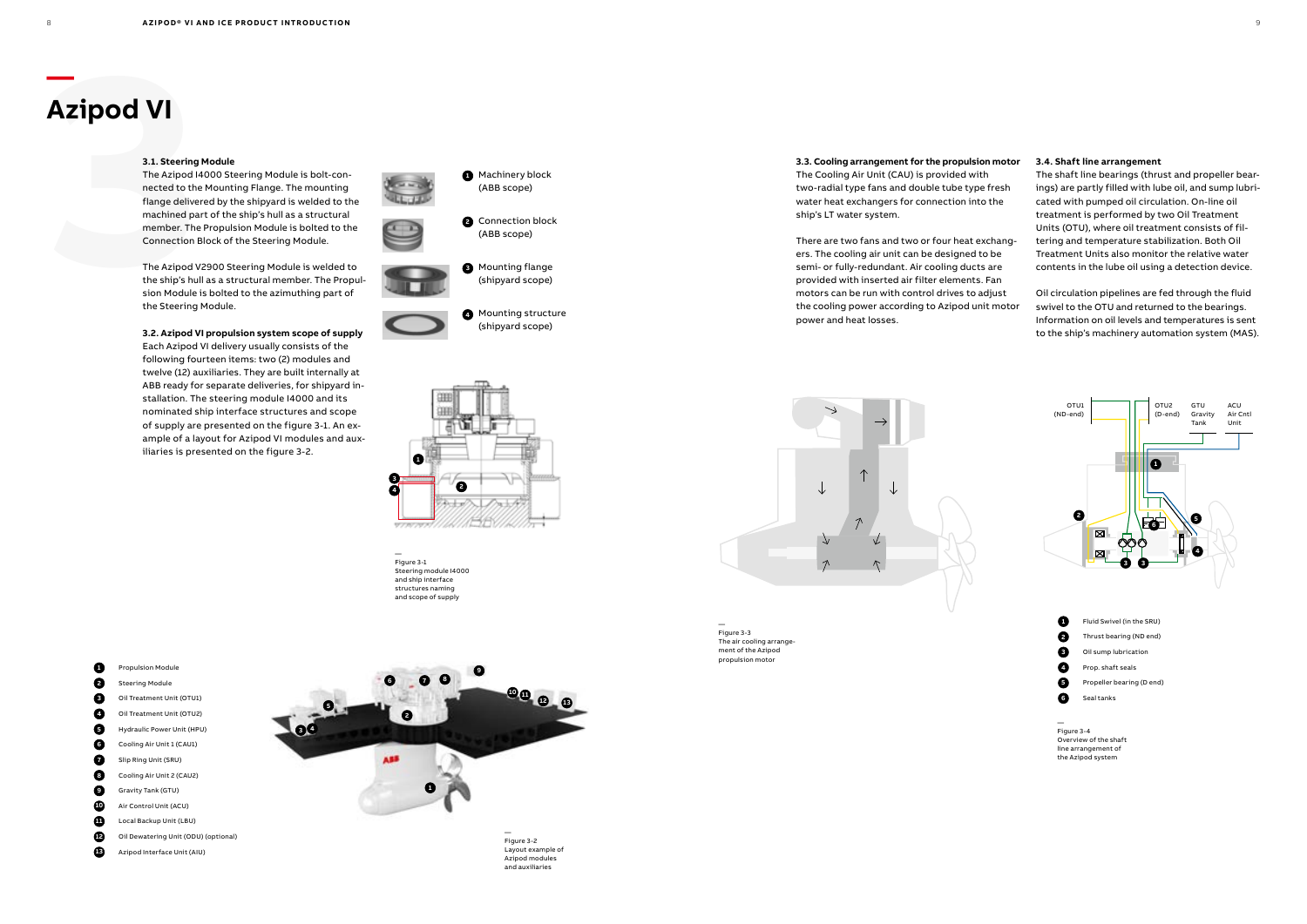**1** Fluid Swivel (in the SRU) To ship's discharge system<br>Space draining pump **2** Space draining pump **3** Tank draining pump



The Azipod system's shaft seal subsystem consists of the seals propeller shaft line, thrust bearing and propeller bearing. Seal oil tanks, the Gravity Tank (GTU) and the Air Control Unit (ACU) are also included in the shaft seal subsystem.

A hydraulic disc brake is provided for holding the propeller shaft during maintenance. The brake is connected manually and activated from the HPU. The holding capacity depends on the propeller design. The maximum allowed water speed of the ship while braking the shaft depends on the design of the propeller. The brake cannot (generally) be used in ice operation.

The propeller bearing is of the roller type, but the Azipod unit's shaft thrust bearing is available with both roller and hybrid types depending on the size of the Azipod unit. Hybrid type bearings enable enhanced life cycle cost performance and reliability in icebreaking. Hybrid type thrust bearing pads (to stop wear) can be changed from inside the Azipod unit without dry-docking the ship or pulling out the Azipod module's shaft.

#### **3.5. Drainage functionalities**

The Azipod Propulsion Module has a built-in drainage subsystem for the drainage of shaft lube oils or potential oil/water leakages from the Propulsion Module.

Two drainage pumps are located at the lowest practical point of the Azipod Propulsion Module. One of the pumps is fitted to drain a discharge tank provided at the bottom of the pod. The other pump is fitted to drain directly from the bottom of the Propulsion Module itself. The pumps are connected via one-way valves to a discharge line, which is fed through the fluid swivel to the Azipod

room and into the ship's discharge system. The power supply for the pumps is to be arranged from the ship's emergency switchboard. Status information from level switches inside the pod is fed via AIU into the ship's machinery automation system (MAS).

— Figure 3-6 Drainage arrangement of Azipod VI

— Figure 3-5 Hybrid thrust bearing, changing the thrust pads inside the Azipod VI2300



**—**

## **Azipod ICE**

#### **4.1. General**

— Figure 4-2 direct seawater cooling arrangement of the Azipod ICE propulsion motor

The mounting flange delivered by the shipyard is welded to the machined part of the ship's hull as a structural member. The Azipod Steering Module is bolt connected to the Mounting Flange. The Propulsion Module is bolted to the Steering Module.



#### **4.2. Azipod ICE propulsion system scope of supply**

Each Azipod ICE delivery usually consists of the following five items: two (2) modules and three (3) auxiliaries. They are built internally ready for separate deliveries, for shipyard installation, as follows:

- Propulsion Module
- Steering Module
- Slip Ring Unit (SRU)
- Hydraulic Power Unit (HPU)
- Local Backup Unit (LBU)

#### **4.3. Cooling arrangement for the propulsion motor**

The Azipod ICE motor is directly cooled to seawater through the Azipod unit's hull. No separate cooling air unit is needed. The Azipod ICE hull is designed for seawater cooling all around the motor tube, given that the motor stator is 'shrink-fitted' directly to the motor tube.

#### **4.4. Shaft line arrangement**

The Azipod ICE propulsion module contains a permanent magnet electric motor, which directly drives the propeller.

The propeller shaft seal prevents seawater from entering the propulsion module.

The propeller shaft seal system includes the housing, a combination of a face- and lip-type seal and a liner. The entire Propulsion Module is pressurized, while there are also drainage lines

between the face- and lip-type seals. Lubrication for the lip seals is carried out by a programmable lubrication devise - the same device that is used for the propeller bearing. The device is located in the steering module and includes alarms covering low lubricant levels and pump malfunction. The device is accessible from

the Azipod room.

The shaft brake is located in the motor module. It uses compressed air supplied by the ship's pneumatic air system or the Azipod ICE unit's standby compressor.

Propeller and thrust bearings are of the roller type. Propeller and thrust bearing are directly cooled by the surrounding water through the steel structure. The propeller bearing is automatically grease-lubricated.

The thrust bearing is lubricated by a self-lubricating oil reservoir. The thrust bearing has a local oil tank that is mounted on the bearing shield.



— Figure 4-1 Layout example of Azipod ICE modules and auxiliaries VII

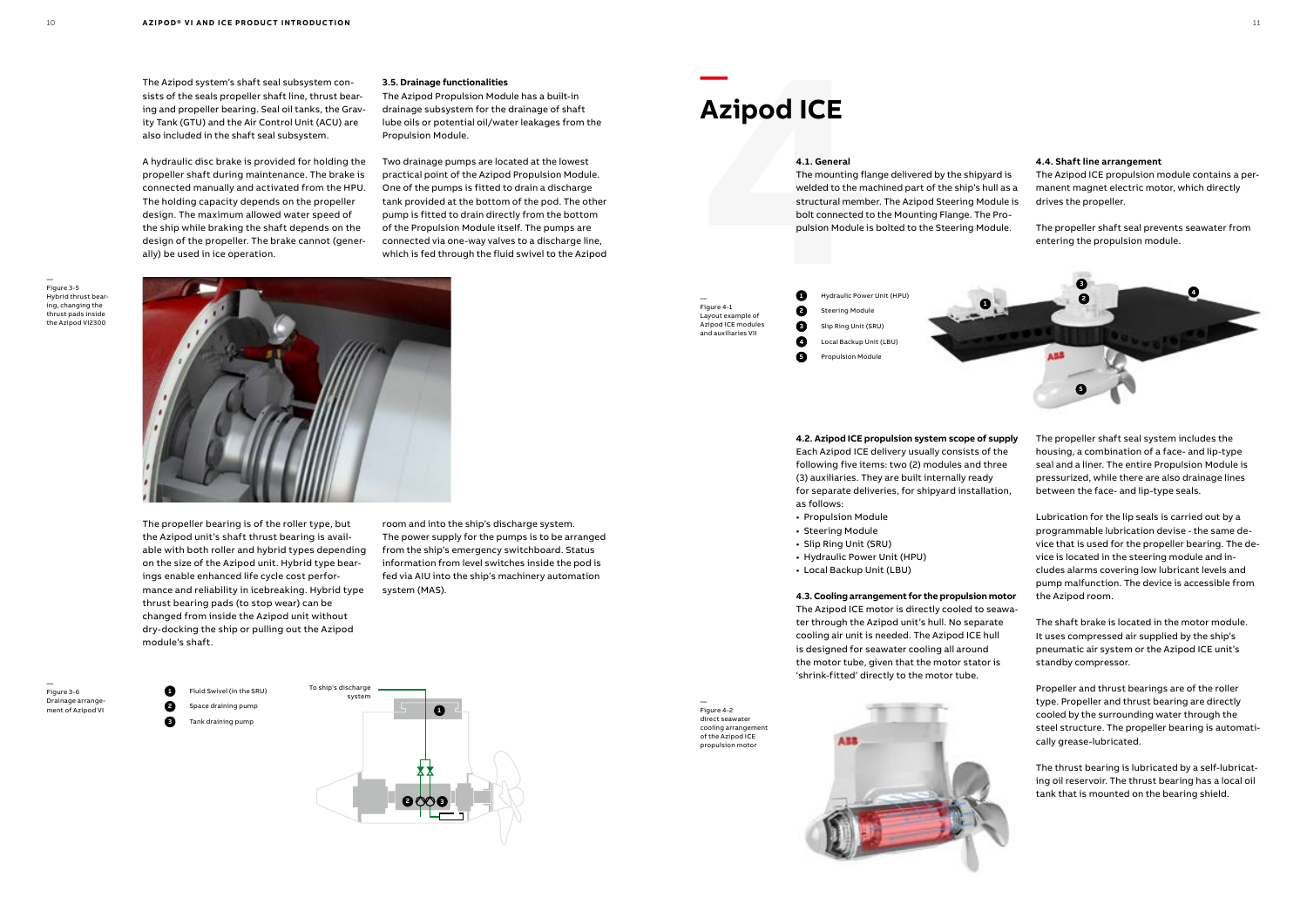





— Figure 4-4 Drainage arrangement of Azipod ICE

**1** External air supply

#### **2** Normal operation small air flow

- **3** High leve **4** Drain
- **5** Sight glass

#### **4.5. Drainage functionalities**

The basic principle for leakage prevention in the Azipod ICE involves pressurizing the propulsion module. The Azipod ICE is also equipped with a drainage and leakage control system, which enables the follow-up of the sealing status of the propulsion module. This system consists of a compressed air connection, piping and sight glasses (level sensors).

Air is supplied from the ship's pneumatic air system. There is a standby compressor in the Azipod unit which starts if the air supply from the ship system is lost.

**Hydraulic st**<br>**for Azipod V**<br>The Azipod VI and ICE steer through<br>with electro-hydraulically powered :<br>The Hydraulic Power Unit (HPU) pro<br>steering oil flow with either one or t<br>The pumps actuate rotating hydrau<br>(2...6 pcs) The Azipod VI and ICE steer through 360 degrees with electro-hydraulically powered steering gear. The Hydraulic Power Unit (HPU) produces the steering oil flow with either one or two pumps. The pumps actuate rotating hydraulic motors (2…6 pcs) through port and starboard piping in a closed hydraulic circuit. The hydraulic motors, in turn, rotate the gear rim via pinion shafts.

Two drainage lines connect from the air space in the shaft sealing, taking the small amount of water that penetrates through the water-lubricated face seal up to the Azipod room. Two drainage lines also connect into the bottom of the propulsion module, whose leakage detector is linked to the ship's automation system.

The amount of water leaking through the water-lubricated face seal can be observed visually from the sight glass in the Azipod system room. **—**

## **Hydraulic steering gear for Azipod VI and ICE**

— Figure 5-2 Changing the slewing seals from Azipod room without dry-docking (Steering Module I4000)

— Figure 5-1 Hydro-mechanical principle of the steering gear with four hydraulic motors

The steering pumps in the HPU are driven by their dedicated electric motors. Each steering pump incorporates a main pump (for steering) on the same shaft and a boost pump (a so-called "charge" pump) to secure the volumetric fill of the piping. The motor starters (2 pcs), servo boxes (2 pcs) and the steering alarm box (1 pc) are also built onto the HPU.



In the event of an external hydraulic leakage, the steering gear will be split automatically with a dedicated failure control subsystem. However, the pumps isolate themselves from the hydraulic circuit when they are stopped. In a failure situation the actuating hydraulic motors that remain in the "faulty" part of the steering gear need to be freewheeled. This will cut the available steering torque to half. Single failure fault isolation is therefore performed manually by the ship personnelThe ship's personnel therefore manually perform single failure fault isolation, or automatically, depending on the particular failure control arrangement ordered with the Azipod system.

Each steering motor is equipped with a safety release valve. These valves provide protection by opening, and, opening which allowsing the propulsor to turn, under excessive ice loads.

The Azipod unit steering module I4000 is designed for enhanced life cycle costs and reliability. It is possible to change slewing seals from inside the Azipod room without dry-docking.

#### **Slewing seal**

**Environmental seal design** No oil to water interface

**Condition monitoring** Leakage detection and collection

**Easy maintenance Seal change can be done** without dry docking from Azipod® room

Slewing seals can be changed in segments from Azipod room

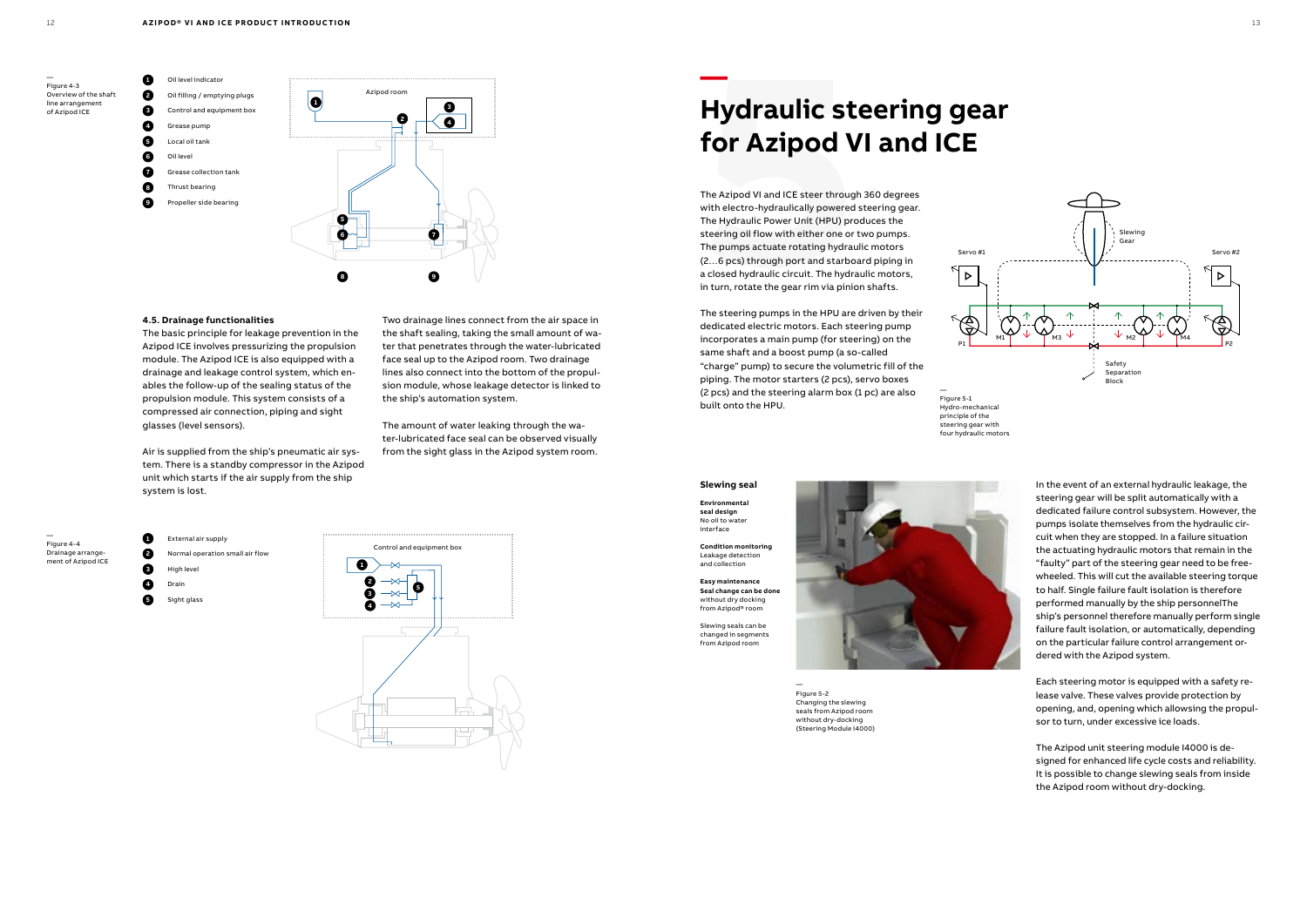

## **Dimensions and weights**

— Figure 6-3 Example weights for the Azipod Modules and auxiliary units

|            | Azipod<br>ICE | Azipod<br><b>VI1600</b> | Azipod<br><b>VI2300</b> |
|------------|---------------|-------------------------|-------------------------|
| $A$ [m]    | $5.2 - 6.2$   | 8.5                     | $10.6 - 11$             |
| B[m]       | $2.4 - 3.0$   | 4.5                     | $5.5 - 6$               |
| $C$ [m]    | $2.8 - 2.9$   | $3 - 3.2$               | $4.2 - 5.3$             |
| ØD [m]     | $2.5 - 3.5$   | $4 - 4.25$              | $5.6 - 6$               |
| E[m]       | $0.7 - 1$     | $1.3 - 1.9$             | $1.5 - 3$               |
| F [m]      | 2             | 2.9                     | 4                       |
| G [m]      | $2.7 - 3$     | $4.7 - 5.3$             | $5.5 - 7$               |
| H[m]       | N/A           | $0.3 - 1.5$             | 1.7                     |
| J [m]      | N/A           | 2.25                    | 2.5                     |
| $K$ [m]    | N/A           | 2.75                    | 4.4                     |
| L [m]      | N/A           | 6                       | 4.5                     |
| Tilt [deg] | 0             | 4                       | 4                       |

|                                                   | Azipod<br>ICE   | Azipod<br><b>VI1600</b> | Azipod<br><b>VI2300</b> |
|---------------------------------------------------|-----------------|-------------------------|-------------------------|
|                                                   | [ton]           | [ton]                   | [ton]                   |
| <b>Propulsion Module</b><br>(excluding propeller) | $35 - 56$       | $118 - 123$             | $220 - 245$             |
| <b>Steering Module</b>                            | $19 - 24$       | 97                      | 140                     |
| <b>SRU (Slip Ring Unit)</b>                       | 1.8             | 3                       | 4                       |
| CAU (Cooling Air Unit)                            | N/A             | 8,5                     | 10                      |
| HPU (Hydraulic Power Unit)                        | 4.2             | 4.5                     | 4.5                     |
| OTU (Oil Treatment Unit)                          | N/A             | 2x0.3                   | 2x0.3                   |
| GTU+AIU+LBU+ACU                                   | 0.02 (LBU only) | 0.5                     | 0.5                     |
| Propeller                                         | $5 - 10$        | $14 - 18$               | $36 - 40$               |
|                                                   |                 |                         |                         |

The following preliminary dimensions are to be used in the early stages of a ship project study. These dimensions must be checked during the technical drafting process with regard to the applied ship fit:

- The obtainable vertical measure ("C") for the Propulsion Module is project specific, and subject to the hydrodynamic forces and ice loads calculated. ABB uses some standard heights "C" as the starting point of the project.
- The Azipod Steering Module height ("E") can be altered under special consideration and/or in ABB given limit values in dimensioning drawings.
- The final Cooling Air Unit detail selection may slightly alter the related dimensions. ("J", "K" and "L"). Azipod ICE has no air cooling unit.

NOTE: Please contact ABB Marine & Ports and submit an inquiry for equipment and Azipod propulsion unit selection and dimensioning. Available propulsion units correct frame size selection data and main dimensions drawings can be found on the ABB Marine & Ports web site. Please visit the web site for more detailed information.

**—**

## **Ambient reference conditions**

#### **7.1. Azipod system**

- Rated sea water temperature -2…+ 32°C
- Azipod system is rated as a Permit Required Confined Space for personnel entry
- Installing firefighting media inside the Azipod unit, such as inert gas needs to be carefully planned to avoid release of media in case personnel are inside the Azipod Propulsion Module

#### **7.2. Azipod room requirements**

- Machinery area rating with sufficient air conditioning.
- Ambient temperature in Azipod room +2…+45°C.
- Ambient relative humidity 95 %: no condensation allowed on any parts



— Figure 6-2 Example dimensions for the Azipod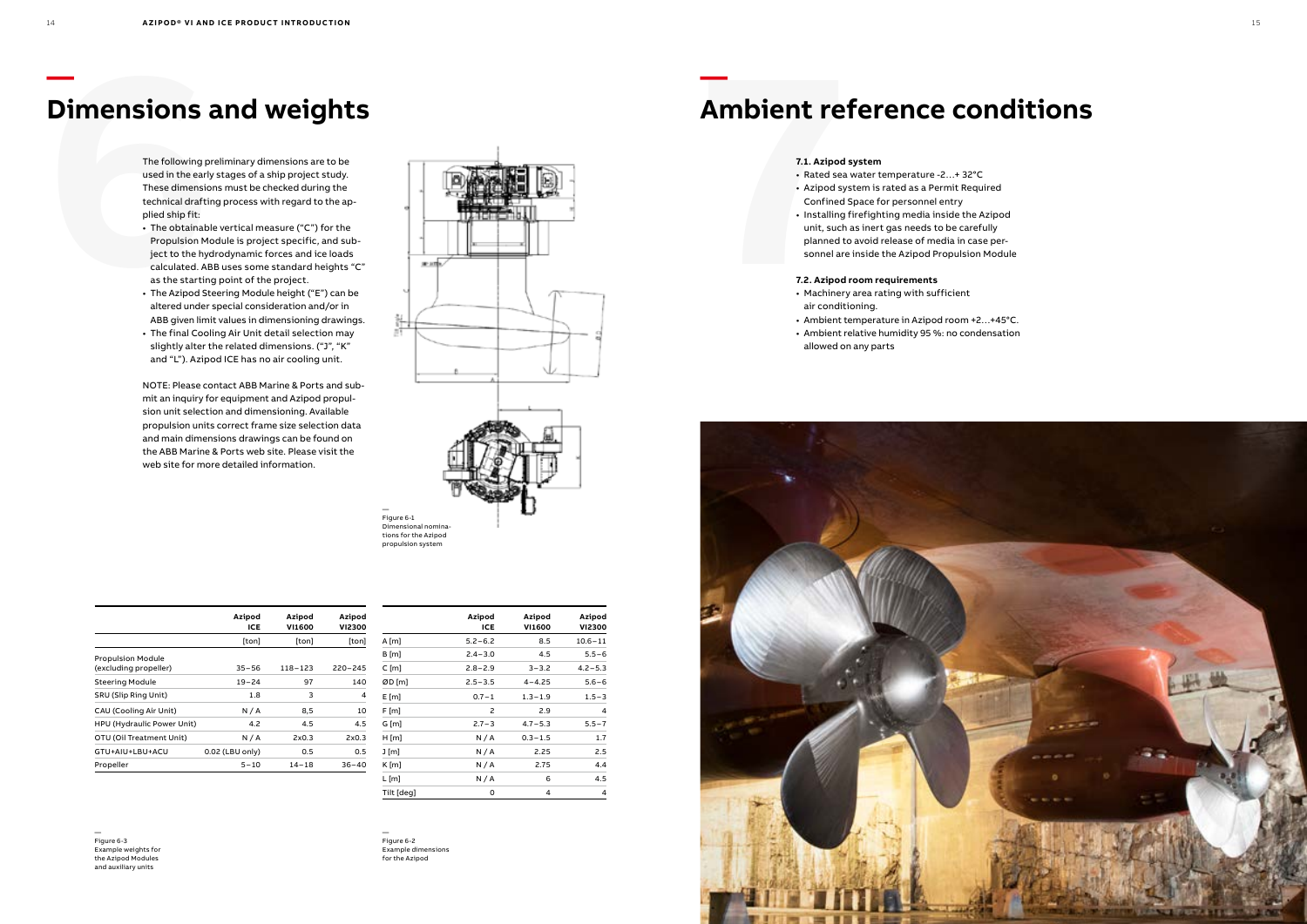



- **7** Group alarm
- **8** Propulsion Control Unit
- **9** Commands and info
- 
- **10** MCC status info
- **11** Controlled power supplies
- **12** Ship's Automation System
- **13** Ship's Motor Control Center



**Ship system**<br>
8.1. Ship autom<br>
The auxiliary funcontrolled via the system (MAS). T<br>
created. The MA<br>
well as ABB, nee<br>
fication togethe<br>
sual screen disp<br>
the MAS.<br>
The MAS is in ch<br>
1. Control of pro<br>
2. Control of co The auxiliary functions of Azipod propulsion are controlled via the ship's machinery automation system (MAS). Therefore, an interface has to be created. The MAS supplier and the shipyard, as well as ABB, need to define the related I/O specification together, as well as the appropriate visual screen display views that are provided from the MAS.

### **Ship system interface**

#### **8.1. Ship automation interface**

The MAS is in charge of the following functions:

- 1. Control of propulsion auxiliaries.
- 2. Control of cooling air subsystem.
- 3. Group monitoring and alarms imported from independent ABB sub-systems, to a level of detail/extent that needs to be defined during the project design stage.

The Azipod system interface to the ship automation is based on Modbus RTU protocol, where ABB works as the master.

#### **8.2. Ship auxiliary power supply interface**

Communication Serve

The shipyard delivers the motor starter functionalities for the electric motors of the Azipod

Service **Center** 

Service Engineer

system auxiliaries. Potential free (closing relay) binary contacts are required by ABB from the shipyard's motor control center functionality (MCC) as output status information in hard wiring.

#### **8.3. Remote diagnostic system**

ABB's remote diagnostic system is a dedicated monitoring and diagnostics platform for the collection, storage and analysis of data from individual components, sub-systems and integrated solutions. With the remote diagnostic system, ABB provides its customers with system monitoring and expert services through a single point of communication with ABB's 24/7 support centers.

The remote diagnostic system installed onboard the vessel records critical signals from controllers, drive units and sensors. It provides an easy access to engineers on duty at the ABB RDS centers. This connection transfers up-to-date measurement data to ABB technicians onshore. The technicians assess the situation and provide immediate guidance based on real-time data. This greatly enhances and accelerates fault-finding and troubleshooting processes.

— Figure 8-1 Typical interface with the ship's systems

— Figure 8-2 Typical fleet remote diagnostic

 $\bigoplus$ 

 $\overline{\bigoplus}$ 

圓

 $\widehat{\mathcal{L}}$ 

匪

 $\hat{L}$ 

Applications Server

Internet (Satelite)



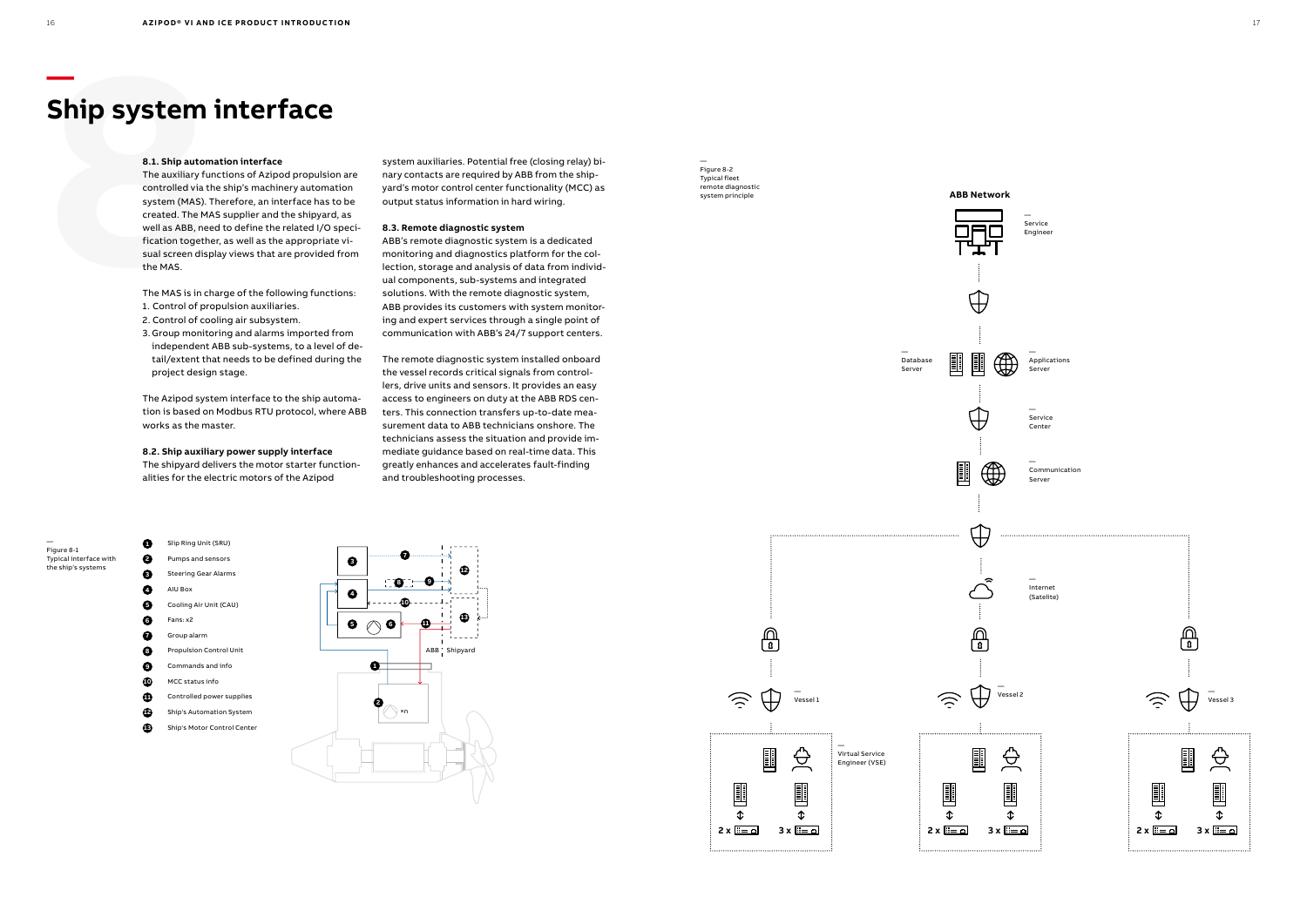## **— Azipod remote control system**



The ABB Onboar<br>
Typical remote<br>
control outfit<br>
The control sys<br>
fit to the Bridg<br>
line operator g<br>
for optimal Azi<br>
ciple of this fur<br>
cient and smood<br>
The ABB Onboa<br>
consisting of for<br>
Remote Control<br>
Remote Control<br>
Nat The ABB Onboard Remote Control System (RCS) operates Azipod® main propulsion and steering. The control system provides the operator's outfit to the Bridge and to the ECR. In addition, online operator guidance and feedback is included for optimal Azipod system use. The guiding principle of this functionality is achieving cost-efficient and smooth ship operation.

The ABB Onboard Remote Control System is consisting of following sub-systems:

- Remote Control Levers,
- Remote Control Panels,
- Indication System,
- Dimming System,
- Emergency Backup System.

Command reference feedback is provided for the thruster levers in the form of an electric shaft system. Hardwired backup controls are included in the basic scope of supply.

**Marine Pilot Control**<br>The ABB Ability<sup>rM</sup> Marine Pilot Control simplifies<br>ship manuevering with an intuitive touch-<br>screen-based user interface and enables safer,<br>more efficient ship operations.<br>With its user-centric desi With its user-centric design, ABB Ability™ Marine Pilot Control reduces workload by automating navigational tasks, allowing bridge officers to take a more holistic approach to the overall control and positioning of the ship. The system integrates seamlessly with existing onboard equipment, and ensures ease of installation and maintenance, adding significant bridge-to-propeller value for shipowners.

The usual industrial standard interfaces are provided for external Autopilot, external Joystick / DP and external Voyage Data Recorder.

— Figure 9-1 Typical remote control outfit



— Figure 9-2 Example of ABB Remote Control System User Experience

**—**



## **Marine Pilot Control**

The ABB Ability™ Marine Pilot Control simplifies ship maneuvering with an intuitive touchscreen-based user interface and enables safer, more efficient ship operations.

One of the key benefits of the system is that it allows the operator to switch to joystick control for maneuvering the vessel at any speed all the way to docking and vice versa. ABB Ability™ Marine Pilot Control employs algorithms that calculate the optimal execution of command for controlling the



— Figure 10-1 Example of ABB AbilityTM Marine Pilot Control User Experience

vessel in any operational situation. Overall safety is increased as the crew is able to maintain full situational awareness, rather than having to focus on changing control modes.

Marine Pilot Control is a next generation DP system that replaces traditional solutions designed for disconnected operations. Embracing new technologies for the human-machine interface and offering tangible safety and efficiency benefits.

The fact that ABB Ability™ Marine Pilot Control can be used to control a vessel at any speed means that it can also take into account rudder forces from the Azipod units, and not simply the propelling force. Knowing the rudder forces mean that steering capability can be achieved using less acute angles, reducing wear and tear on the steering gear.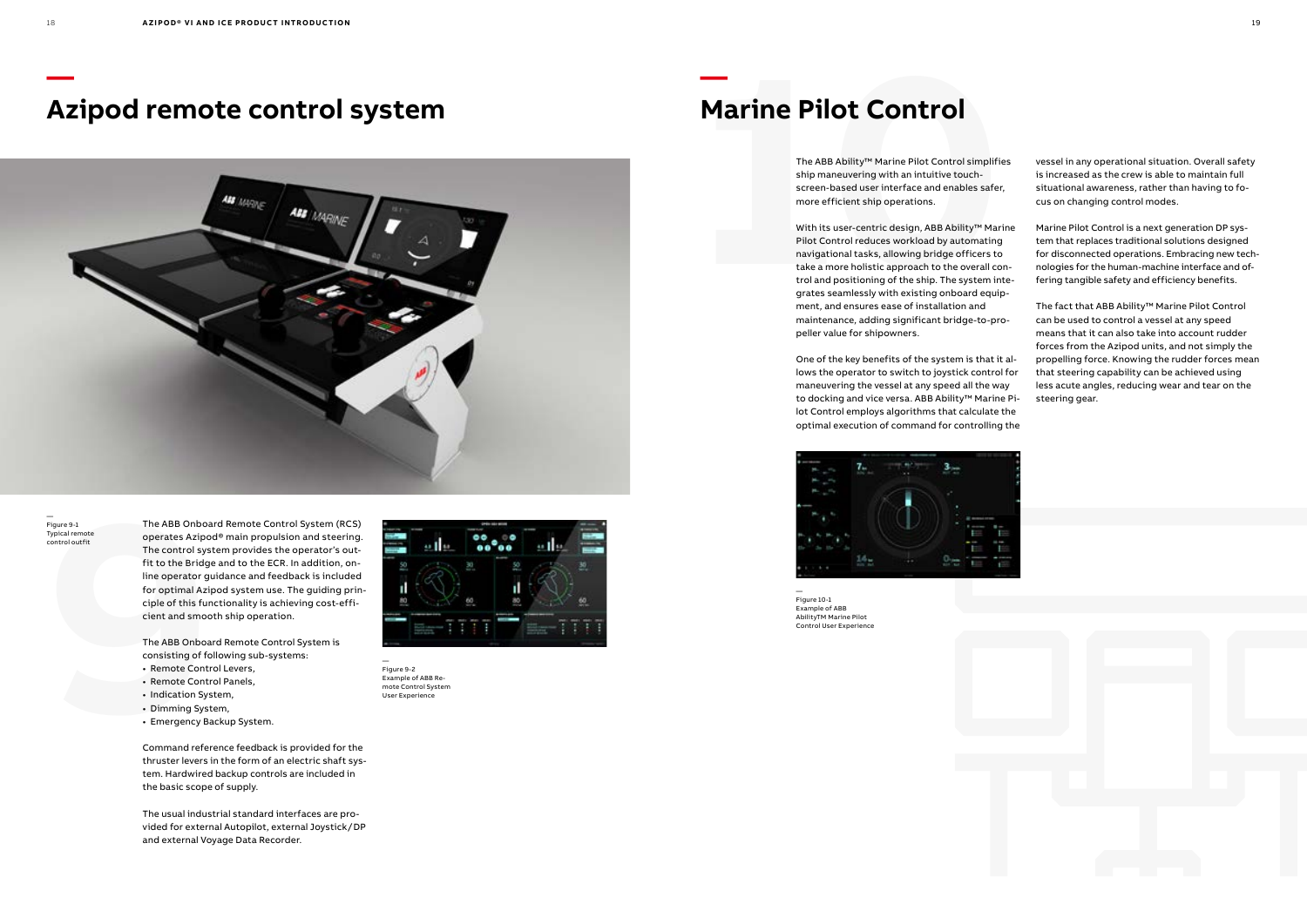### **Azipod unit location on the ship's hull**

**11 12** It is important to place the Azipod unit at the cor rect location on the ship's hull. Typically, no part should not project beyond the side or by the tran som. According to experience in the twin Azipod unit solution it is recommended that the pods are located as far astern and as close to the ship's sides as possible. Azipod Propulsion Modules need to be located far enough from each other to maintain sufficient clearance at all steering an gles. Generally, propeller tips should not go under the ship's baseline at any steering angle. Again, propeller tip clearance of the ship's hull should be kept more than 25% of the propeller diameter to avoid propeller tip hull vortex. For more accurate design, the hull shape of the ship and ship wake field form needs to be evaluated in co-operation with ABB hydrodynamical engineers. This will en sure the best location for the Azipod units for open water and ice breaking operations.

## Example of Azipod pro<br>
with the power plant<br>
In this typical example four main generator<br>
connected to the main switchboard, and the<br>
voltage switchboard is supplied by ship ser<br>
transformers. The main switchboard can b<br>
d **Example of Azipod propulsion with the power plant**

For the maximum resultant mounting angle (longitudinal and lateral), please check product specific values from Azipod propulsion system technical specifications and main dimensions drawings.

— Figure 11-1 Mounting angles (lon gitudinal and lateral)





**— Propeller**

> Azipod system propellers are always fixed-pitch propellers (FPP) because of the control of the pro peller speed and torque by a frequency converter. The typical Azipod unit has a pulling-type propel ler as a Monoblock or with built-on blades. The propeller is optimized and tailor made for each project. ABB is usually in charge of the propeller design, which is accomplished in close co-opera tion with the shipbuilder's designers.

**—**



In this typical example four main generators are connected to the main switchboard, and the low voltage switchboard is supplied by ship service transformers. The main switchboard can be divided into two separate networks by means of the tie breakers to increase the redundancy of the power plant.

— Figure 9-1 Typical single line diagram of the on board power plant